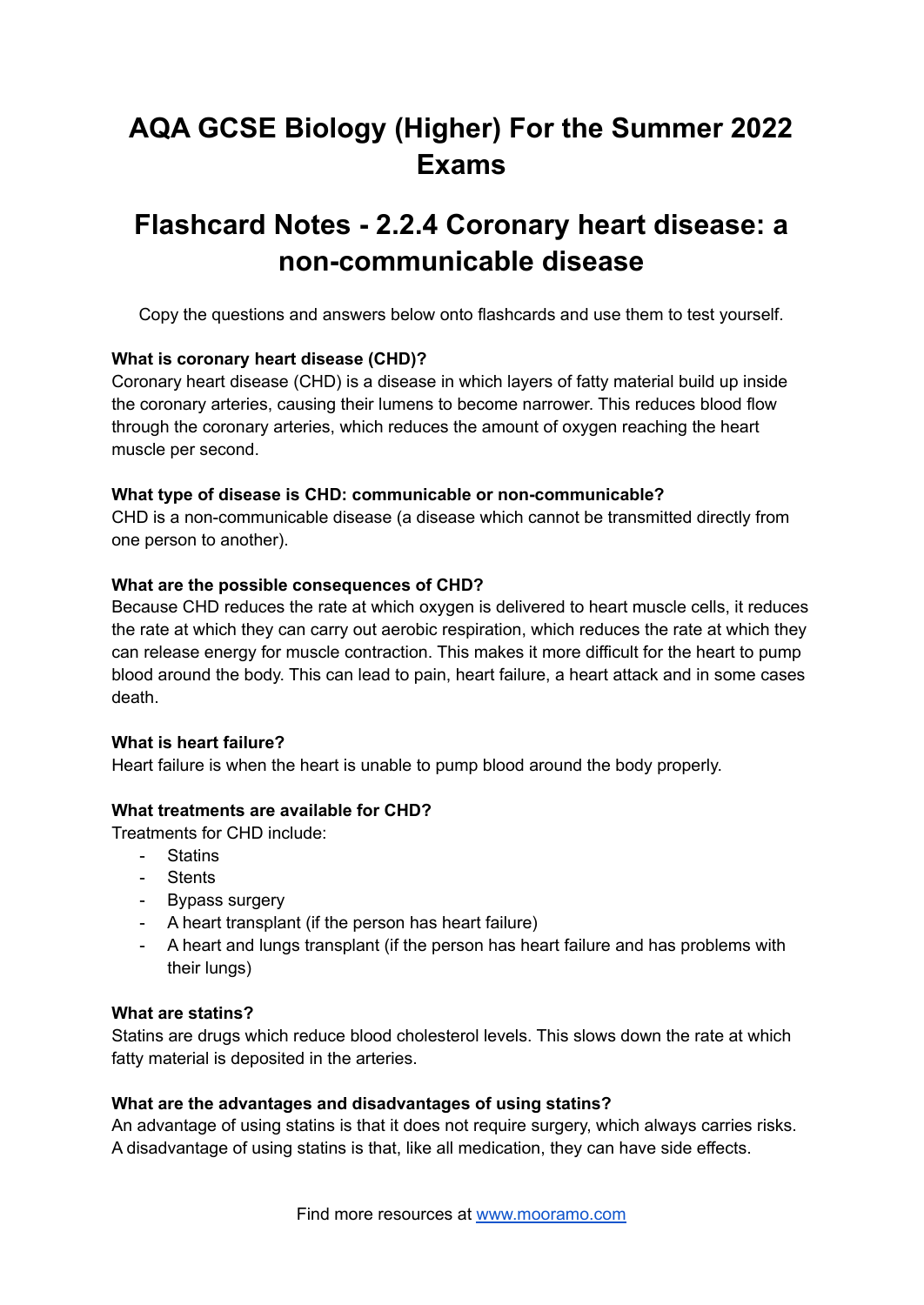## **What is a stent?**

A stent is a metal mesh which is surgically inserted into a blocked artery. A tiny balloon is inflated inside the stent, which pushes the stent and the artery around it open. The balloon is then removed and the stent continues to hold the artery open.

# **What are the advantages and disadvantages of using stents?**

An advantage of using stents is that the surgery does not require general anaesthetic, so it avoids the risks associated with that.

Another advantage is that once a stent has been inserted, the artery is fully open and stays that way.

One disadvantage of using stents is that it requires surgery, which always carries risks (even when not using general anaesthetic).

## **What is bypass surgery?**

Bypass surgery is when a bit of vein from another part of the body is used to replace a narrowed or blocked artery.

## **What are the advantages and disadvantages of bypass surgery?**

One advantage of bypass surgery is that once it is done, the blood is able to flow completely freely.

One disadvantage of bypass surgery is that it requires general anaesthetic, which carries risks.

Another disadvantage is that it is expensive.

## **What is a transplant?**

A transplant is when an organ from one person is placed into the body of another person to replace an organ that is not functioning properly.

# **What are the advantages and disadvantages of using transplants to treat heart disease?**

One advantage of using a transplant is that the patient receives a complete healthy heart (or heart and lungs).

One disadvantage of transplants is that the patient usually has to wait a long time for a donor organ which is a match for them to become available.

### **What is an artificial heart? How can it be used to treat heart disease?**

An artificial heart is a mechanical device which is used to perform the function of a person's heart.

Artificial hearts are occasionally used to keep patients alive while they are waiting for a heart transplant or to allow the heart to rest to help its recovery.

# **What kinds of problems can occur with heart valves?**

Heart valves can become stiff and not open fully, which reduces the amount of blood that is able to flow through them.

Heart valves can also become leaky, which allows blood to flow backwards. This makes the heart less efficient.